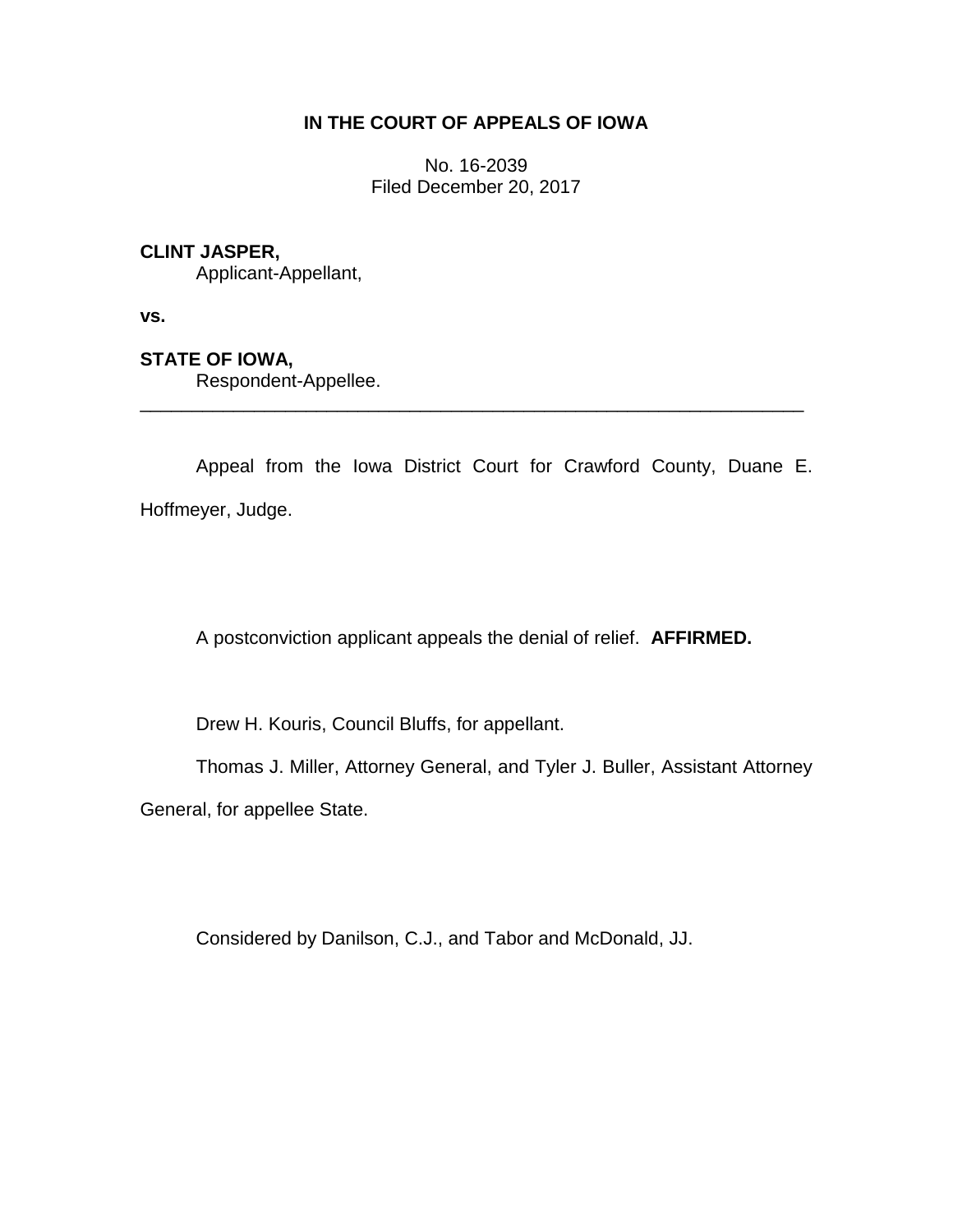**TABOR, Judge.**

 $\overline{a}$ 

The State charged Clint Jasper with four counts of sexual abuse in the second degree—exposing him to the possibility of up to one-hundred years in prison. His attorney negotiated a deal with the State in which Jasper entered *Alford*<sup>1</sup> pleas to three counts of lascivious acts with a minor in return for an indeterminate twenty-year sentence. The district court accepted the plea agreement after engaging in a thorough colloquy with Jasper. Jasper did not file a direct appeal but did apply for postconviction relief (PCR) in which he challenged his plea attorney's performance. The district court denied relief, and Jasper now appeals. He alleges his counsel should have arranged for intelligence testing and failed to explain the plea bargain or what rights Jasper would waive by agreeing to it.<sup>2</sup> Finding no breach of duty by counsel, we affirm.

#### **I. Facts and Prior Proceedings**

The State anticipated presenting evidence that Jasper forced three children—ages three, four, and five years—to perform oral sex on him and attempted to sodomize two of the children. The State filed a trial information charging four counts of sexual abuse in the second degree, class "B" felonies, in violation of Iowa Code sections 709.1 and 709.3(2) (2012). Each count carried a twenty-five year term with a seventy-percent mandatory minimum.

Attorney Peter Goldsmith appeared for Jasper during the criminal proceedings. Goldsmith recalled talking to Jasper "numerous" times on the phone

<sup>1</sup> Under *North Carolina v. Alford*, 400 U.S. 25, 37 (1970), a defendant may consent to imposition of a prison term without admitting participation in the crime.

 $2$  Jasper also claims his plea was not knowing, voluntary, or intelligent. This issue was not preserved for our review.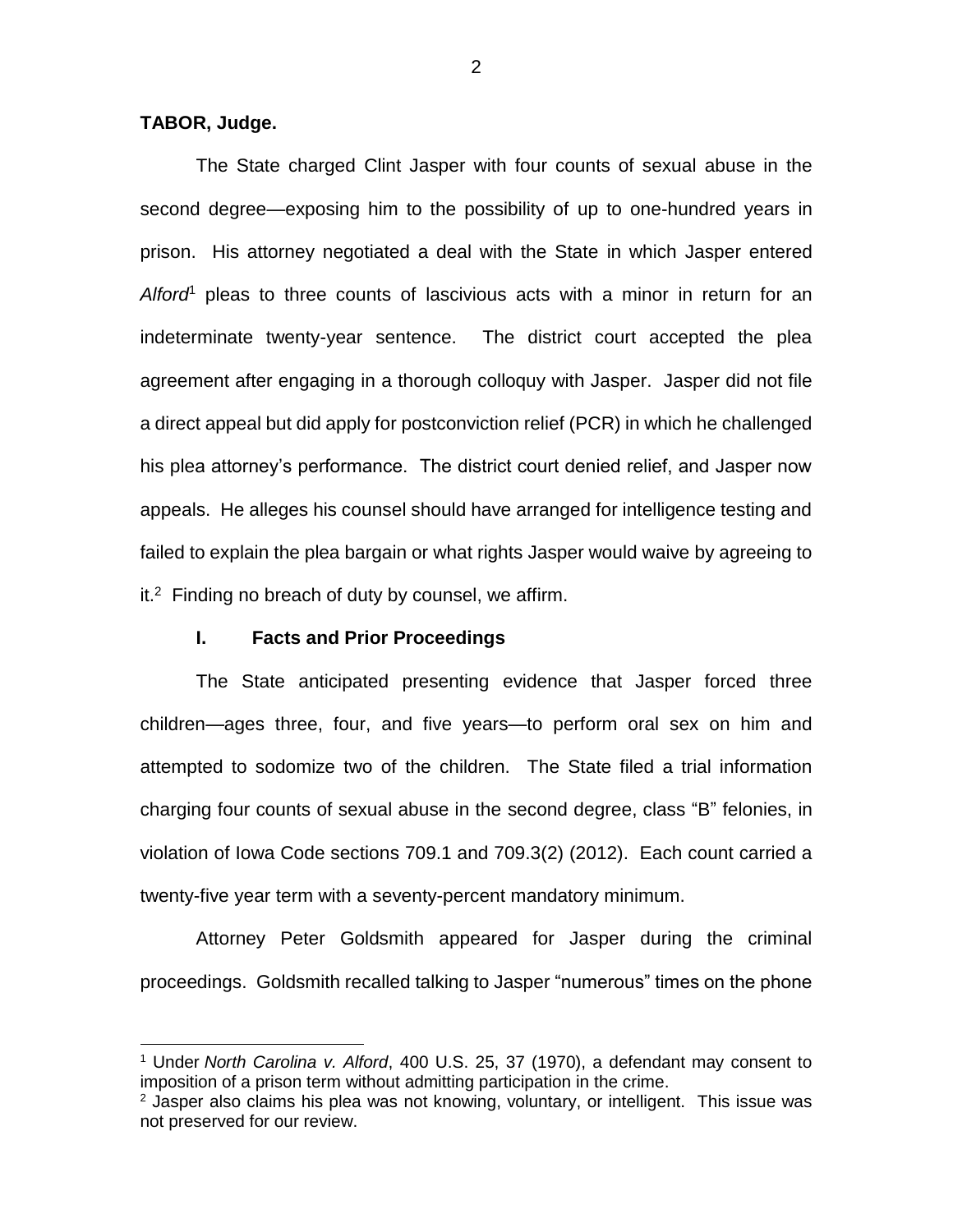and meeting in-person on multiple occasions. Together, Goldsmith and Jasper reviewed the videotaped interviews of the three children from Project Harmony, a Child Protection Center. During his representation, Goldsmith noted Jasper's below-average intellect. According to Goldsmith, he suggested Jasper be evaluated to determine his "mental health or his understanding."<sup>3</sup> Jasper refused, claiming he didn't want to be labeled "crazy," and remained steadfast in his refusal even after Goldsmith explained that would not be the purpose of the examination.

Because Goldsmith was aware of Jasper's intellectual limitations, he tried to use basic vocabulary, spent more time than usual going over issues, and had Jasper repeat things back using his own words to check for understanding. Goldsmith did not approach the district court to seek a competency hearing because he thought Jasper was competent and Jasper opposed an evaluation.

Goldsmith prepared for trial while also negotiating a plea deal. He knew Jasper did not want to admit guilt so he sought *Alford* pleas. Goldsmith and the prosecutor went through a series of offers before reaching an agreement satisfactory to Jasper. Goldsmith sent Jasper a letter detailing what rights he would give up through a plea agreement.

At the plea hearing, the court ensured Jasper was not impaired, was fully informed about his plea, and knew what rights he forfeited. The court periodically stopped to confirm Jasper didn't have any questions or need more explanation. The court accepted Jasper's *Alford* pleas to three counts of lascivious acts with a child, class "C" felonies, in violation of section 709.8. Jasper requested immediate

 $\overline{a}$ 

<sup>&</sup>lt;sup>3</sup> Jasper claims he is the one who suggested an evaluation but Goldsmith did not arrange for one.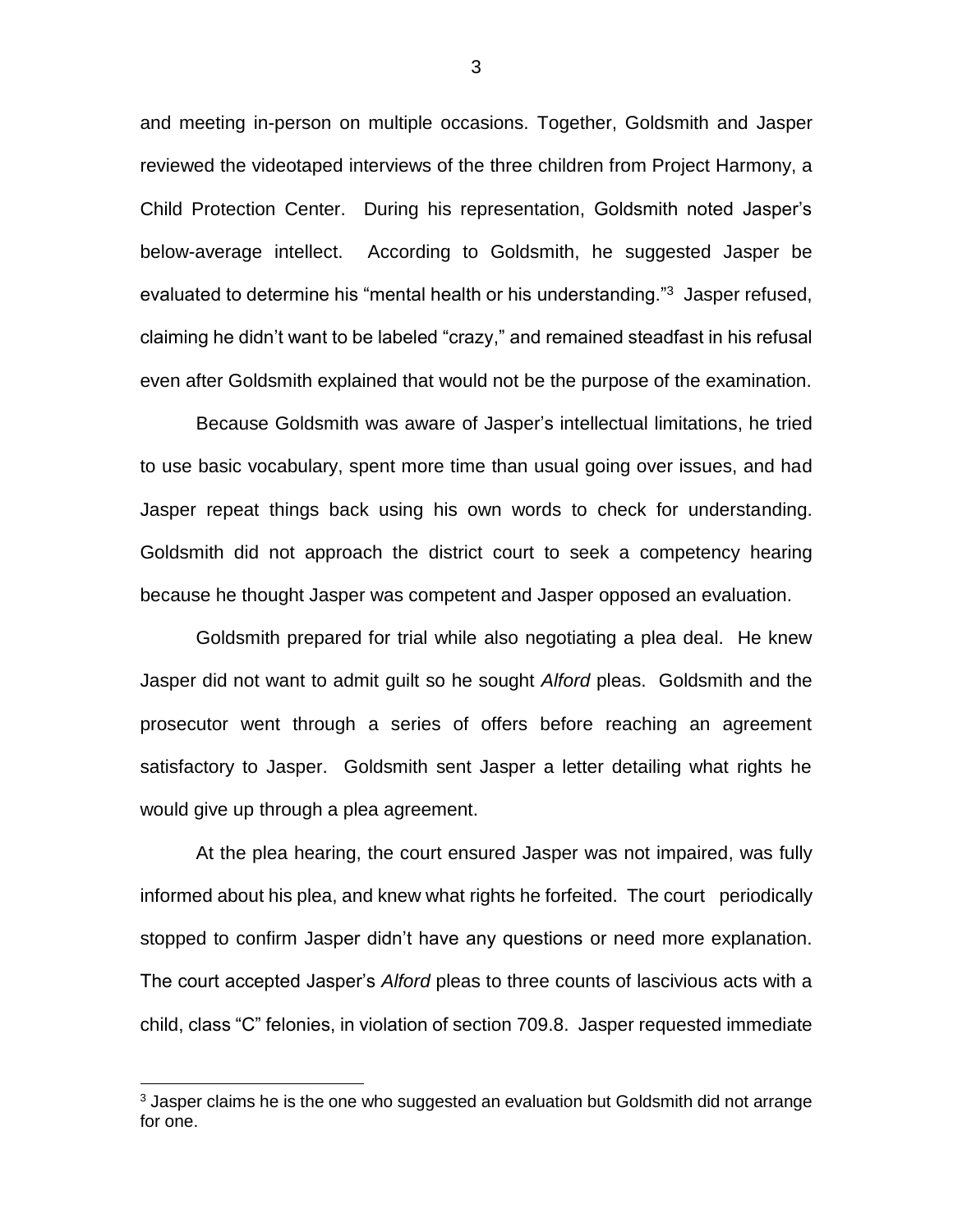sentencing and received three terms of ten years each, one concurrent and two consecutive, for a total of twenty years without a mandatory minimum.

Once in prison, Jasper completed a skills intake assessment to gauge his educational proficiency. Eventually, Jasper sent Goldsmith a letter asking about an appeal. The appeal deadline had passed, so Goldsmith informed Jasper of his PCR rights. Jasper then filed this PCR action, arguing (1) he thought he was pleading to one count, not three, (2) he did not knowingly, voluntarily, and intelligently enter his pleas; (3) Goldsmith was ineffective for failing to explain the plea agreement and what rights were forfeited; and (4) Goldsmith was ineffective for failing to arrange a "psychological evaluation." Jasper asked the court to set aside his pleas so he could proceed to trial.

At the PCR hearing, Jasper testified by phone, <sup>4</sup> and Goldsmith testified in person. The State admitted Goldsmith's notes into the PCR record.<sup>5</sup> The PCR court denied Jasper's application, and he now appeals.

 $\overline{a}$ 

<sup>&</sup>lt;sup>4</sup> Jasper conceded his initials appeared on the plea agreement but testified he did not remember initialing it and was confident he would not sign anything without agreeing. He testified he didn't know why he was in court the day of the plea hearing and didn't know what the judge was talking about when noting what constitutional rights Jasper was giving up. Jasper said he was "tired and distracted" when entering his pleas and wasn't really paying attention. Jasper conceded he agreed to the plea agreement to reduce his sentence but did not understand all the consequences. He could not remember receiving the letter from counsel and claimed he could not read or write well.

<sup>&</sup>lt;sup>5</sup> Due to Goldsmith's handwriting, Goldsmith read several of his entries into the record.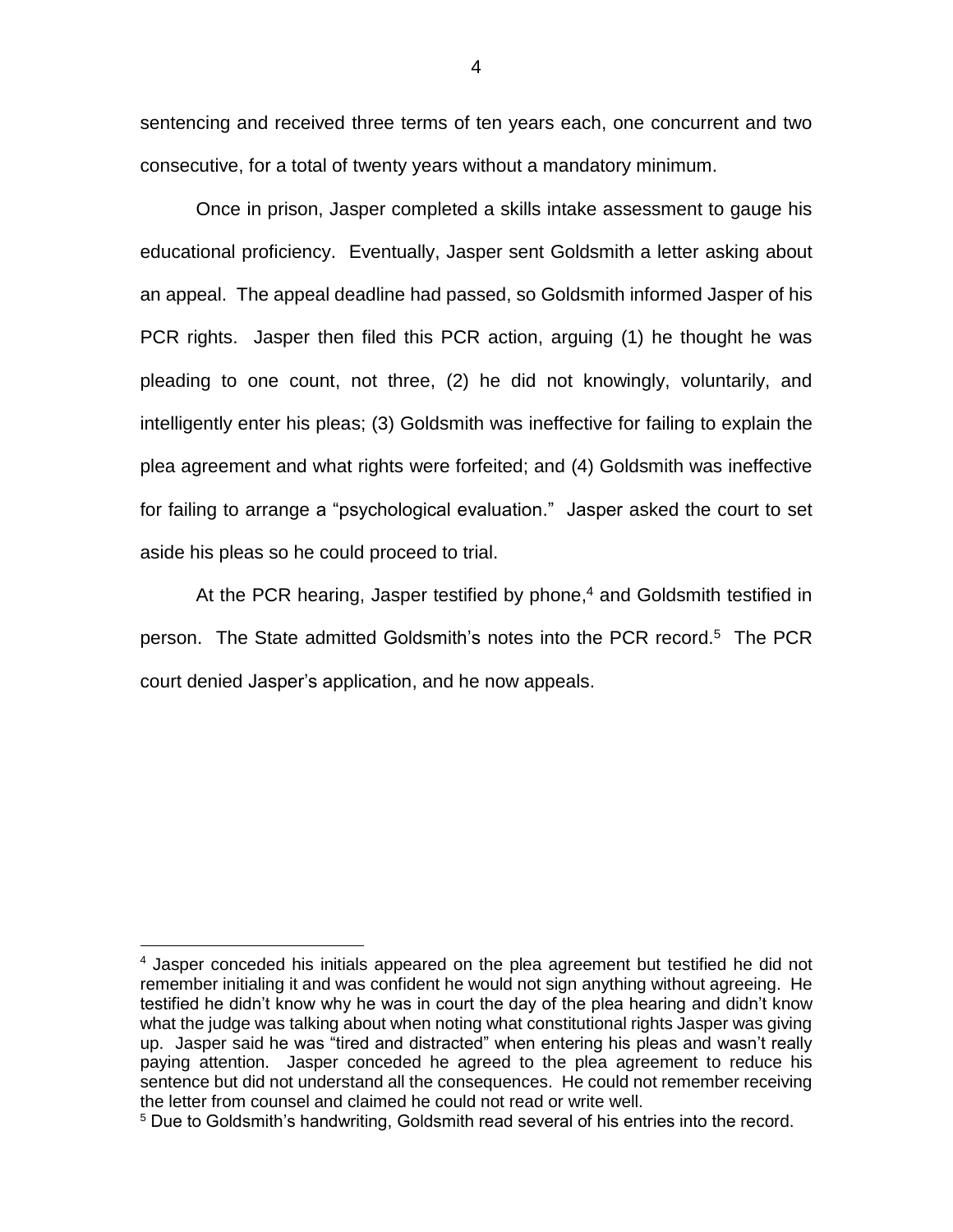### **II. Scope and Standards of Review**

We review PCR rulings for legal error unless they involve constitutional issues, in which case we review de novo. *See Perez v. State*, 816 N.W.2d 354, 356 (Iowa 2012). Because Jasper's ineffective-assistance claims are rooted in the Sixth Amendment, we review them de novo. *See Dempsey v. State*, 860 N.W.2d 860, 868 (Iowa 2015).

To succeed, Jasper must show (1) his counsel failed to perform an essential duty and (2) prejudice resulted. *See Strickland v. Washington*, 466 U.S. 668, 687 (1984). If Jasper fails to establish either element, then we need not address the other. *See Dempsey*, 860 N.W.2d at 868. Our review of Goldsmith's performance begins with the presumption he performed his duties competently. *See State v. Thorndike*, 860 N.W.2d 316, 320 (Iowa 2015). We consider prevailing professional norms and individual circumstances. *Id.*

#### **III. Analysis**

#### **A. Lack of Competency Testing**

Jasper argues Goldsmith should have arranged for a psychological examination to determine Jasper's "cognitive abilities." PCR counsel alleges: "Jasper needed a psychological evaluation to determine his intelligence and his ability to understand the proceedings." We interpret this claim as a challenge to Goldsmith's failure to explore Jasper's competency to enter knowing, voluntary, and intelligent guilty pleas. A defendant may not be subjected to a criminal trial if his "mental condition is such that he lacks the capacity to understand the nature and object of the proceedings against him, to consult with counsel, and to assist in preparing his defense." *State v. Mann*, 512 N.W.2d 528, 531 (Iowa 1994) (citing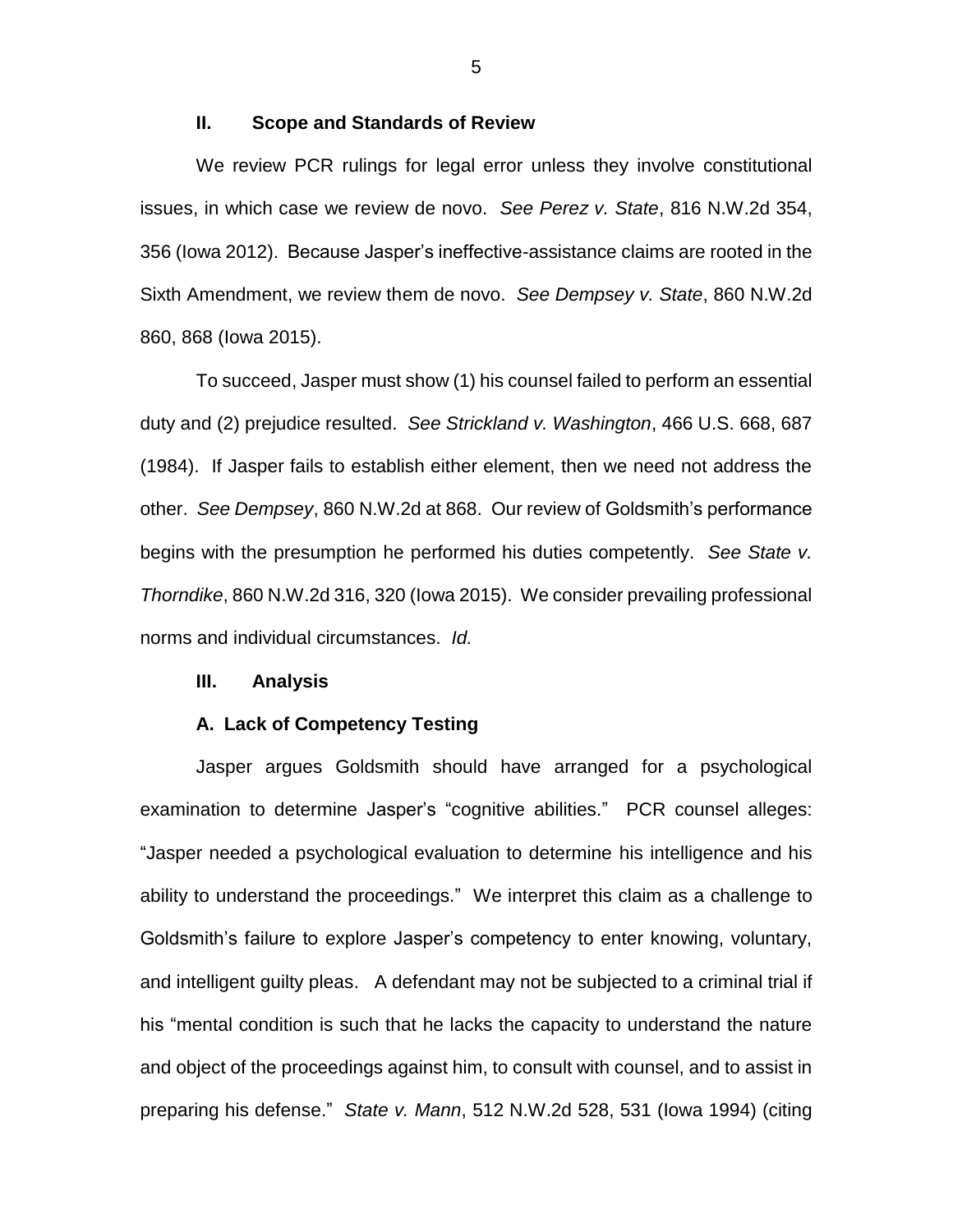*Drope v. Missouri*, 420 U.S. 162, 171 (1975)). But "[s]ubnormal intelligence is merely a factor to be considered in determining whether or not an accused is competent to stand trial. It will not in itself bar trial." *State v. Stoddard*, 180 N.W.2d 448, 449 (Iowa 1970) (citation omitted).

At a plea hearing, if the court is presented with circumstances calling a defendant's competency into question, the court must make the usual inquiries into a plea agreement and require the defendant demonstrate his competency to the court before accepting the plea. *State v. Boge*, 252 N.W.2d 411, 414 (Iowa 1977); *State v. Walton*, 228 N.W.2d 21, 24 (Iowa 1975). If the court fails to consider a defendant's competency when such circumstances are presented, then we are required to set the plea aside. *See Walton*, 228 N.W.2d at 24. But we only consider factors known by the court at the time of the plea colloquy. *Id.* at 23.

At the PCR hearing, Goldsmith and Jasper offered divergent testimony, each claiming only he suggested an evaluation. But having the opportunity to observe both witnesses, the PCR court found Goldsmith more credible. Deferring to the PCR court's credibility finding, we conclude Goldsmith recommended Jasper undergo an evaluation, but Jasper refused. *See Wycoff v. State*, 382 N.W.2d 462, 468 (Iowa 1986) (deferring to PCR court's credibility findings).

In light of Jasper's refusal, Goldsmith did everything he could to ensure Jasper understood the proceedings. While Iowa Code section 812.3 permits defense counsel to allege "specific facts showing that the defendant is suffering from a mental disorder which prevents the defendant from appreciating the charge, understanding the proceedings, or assisting effectively in the defense" to compel the court to order a competency evaluation, Goldsmith was not bound to do so

6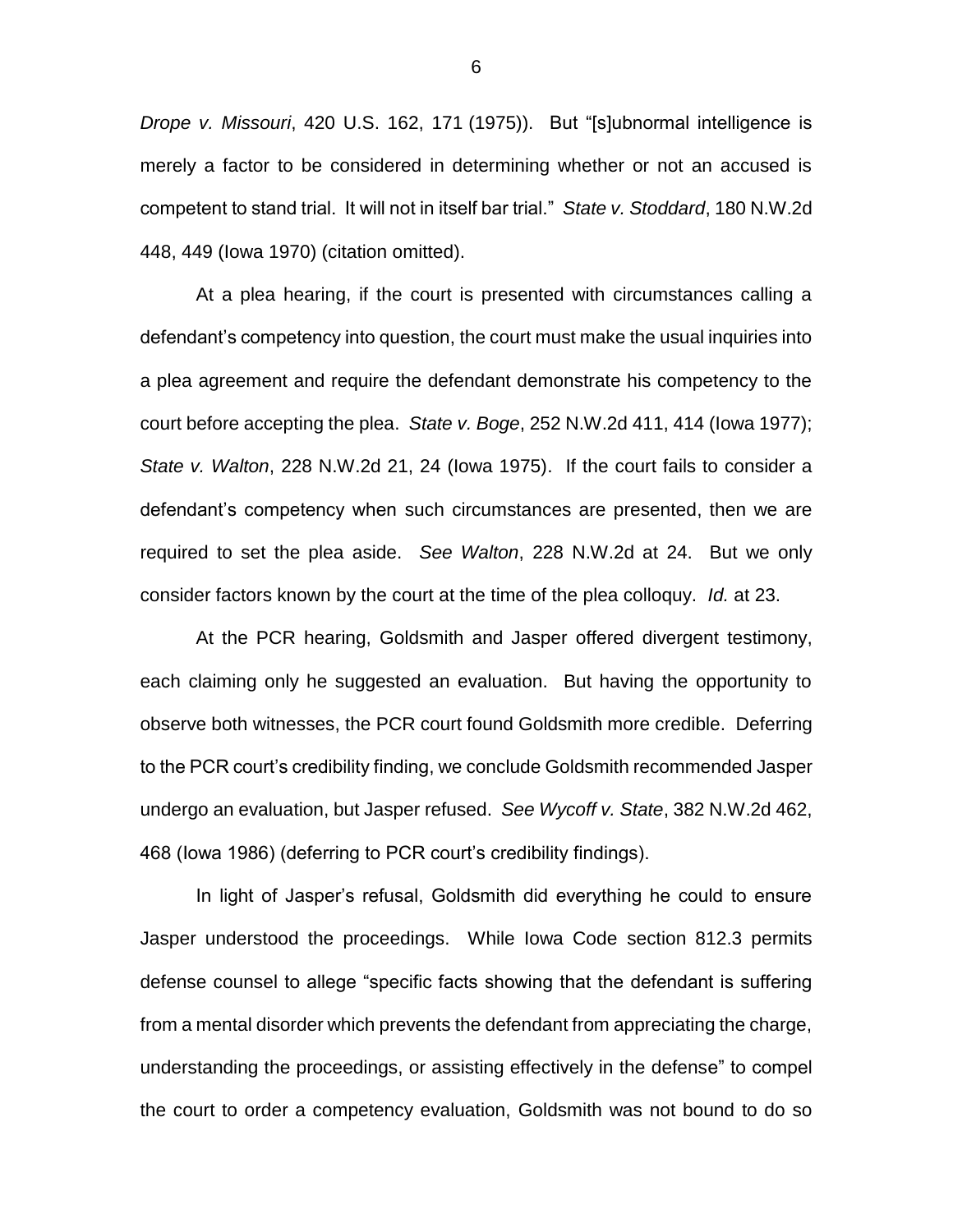here. *See* Iowa Code § 812.3(1), (2). The attorney's interactions with Jasper convinced him Jasper was competent. Goldsmith's belief was corroborated by the plea record. Jasper responded appropriately during the colloquy with the court and did not signal any lack of understanding.

Jasper points to his prison intake assessment to show his low level of cognitive functioning. But he provided no reliable guidance on how to interpret the assessment's results. Jasper also provided no additional evidence at the PCR hearing regarding his competency, though the PCR court approved an expert witness to evaluate him and testify at the State's expense. On this record, Jasper is unable to show Goldsmith breached an essential duty by failing tp arrange psychological testing.

### **B. Informing Jasper of the Plea Agreement and Forfeited Rights**

Next, Jasper argues Goldsmith failed to adequately explain the plea agreement and what rights Jasper forfeited by entering *Alford* pleas. The record does not support his claim.<sup>6</sup> Goldsmith sent Jasper a letter detailing the rights Jasper would give up if he agreed to a plea deal. Goldsmith also provided his case notes showing he had advised Jasper about "rights given up by [the] plea." Goldsmith's notes also indicate he had explained the various plea offers to Jasper. Jasper admitted taking the deal so he could get a shorter sentence, demonstrating

 $\overline{a}$ 

7

 $6$  At the PCR hearing, Jasper claimed he never saw the trial information or minutes of evidence, but during the plea hearing he stated he had seen those documents. Jasper claimed he thought he was pleading to only one count, but he initialed the plea agreement showing three counts and three counts were repeatedly referenced during the plea hearing. Jasper insisted he did not know what *Alford* pleas were, but specified in his PCR application that he had entered *Alford* pleas.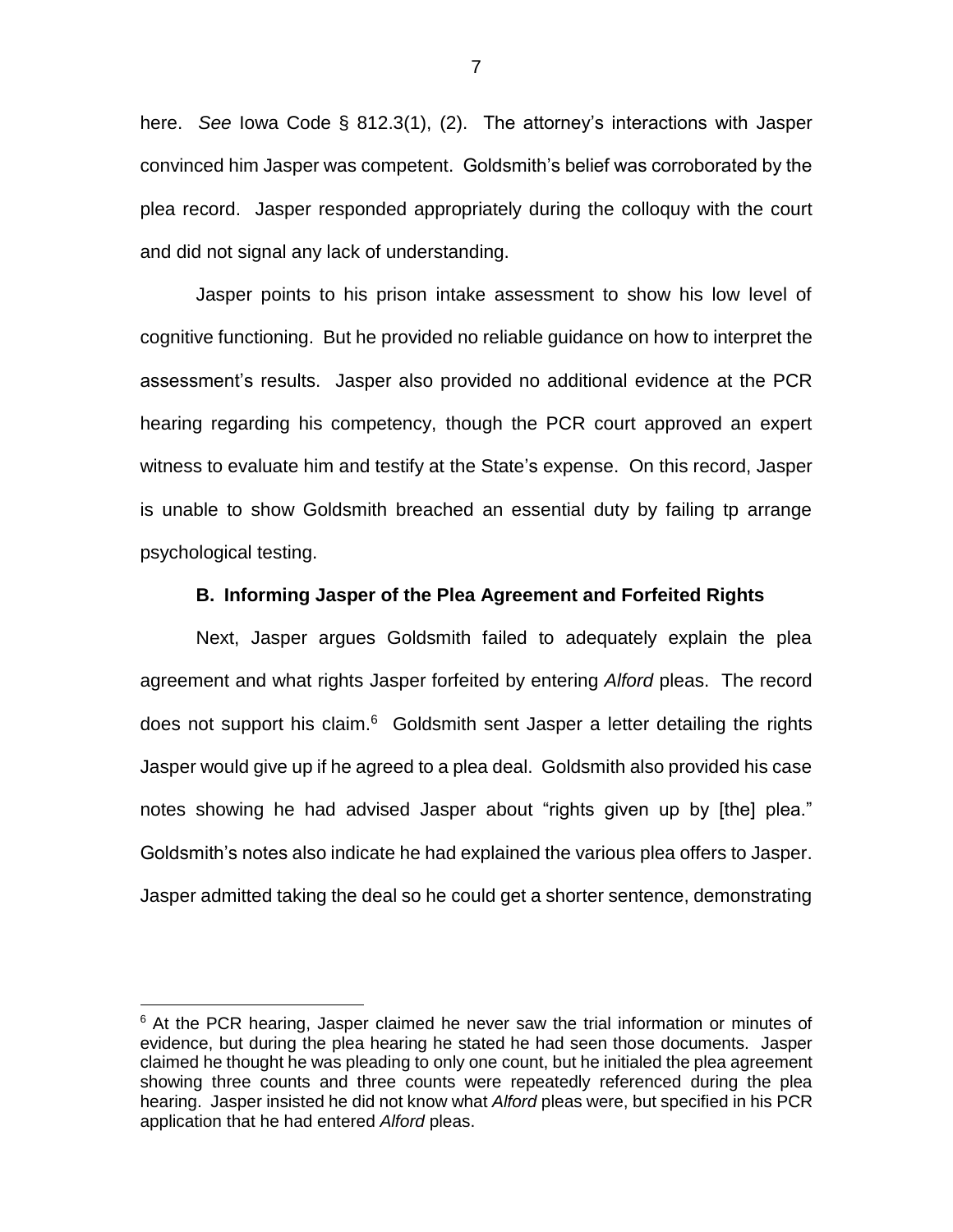his understanding of the benefits of the plea agreement. On this record, Jasper cannot show Goldsmith breached an essential duty.

# **C. Knowing, Voluntary, and Intelligent Plea Entry**

Finally, Jasper claims he did not enter his plea knowingly, voluntarily, or intelligently. Typically, plea challenges must be brought first through a motion in arrest of judgment. *See* Iowa R Crim. P. 2.24(3)(a). Jasper did not file a motion in arrest of judgment, though he was advised of that requirement by the plea court. While Jasper cannot challenge his plea directly, he could do so by claiming ineffective assistance of counsel in this regard. *See State v. Rodriguez*, 804 N.W.2d 844, 848 (Iowa 2011) (discussing exception to error-preservation rules). But he does not do so in his appellate briefing of this issue. Accordingly, his claim is not properly before us.

But even if we read Jasper's briefing generously and assume his initial ineffective-assistance claims were intended to apply to this third challenge, we find no breach of duty by counsel in allowing Jasper to enter his *Alford* pleas.

Before a court may accept a plea it must confirm the plea is made voluntarily and intelligently and has a factual basis. *State v. Meron*, 675 N.W.2d 537, 542 (Iowa 2004). "To satisfy this requirement the court is required to make a specific inquiry into a number of matters set forth in [Iowa Rule of Criminal Procedure 2.8(2)]." *Id.*